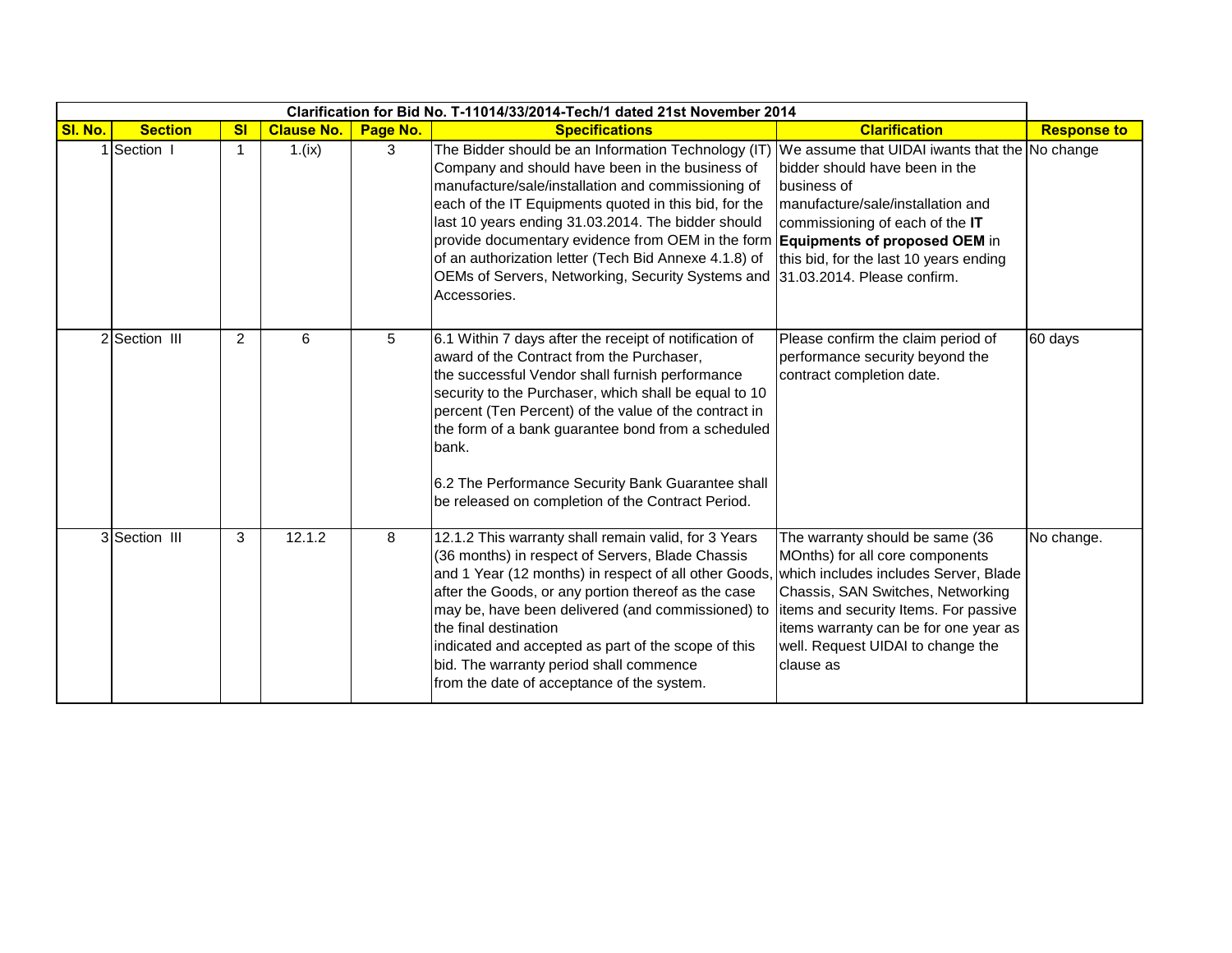|         |                |                |                   |          | Clarification for Bid No. T-11014/33/2014-Tech/1 dated 21st November 2014                                                                                                                                                                                                                                                                                                                                                                                                                                                                                                                                                                                                                                                                                                     |                                                                                                                                                                                                                                                                                                                                                                                                                                                                                                                                                                                                                                                                                                                                                                                                                                                                                                                                                                                                                                      |                    |
|---------|----------------|----------------|-------------------|----------|-------------------------------------------------------------------------------------------------------------------------------------------------------------------------------------------------------------------------------------------------------------------------------------------------------------------------------------------------------------------------------------------------------------------------------------------------------------------------------------------------------------------------------------------------------------------------------------------------------------------------------------------------------------------------------------------------------------------------------------------------------------------------------|--------------------------------------------------------------------------------------------------------------------------------------------------------------------------------------------------------------------------------------------------------------------------------------------------------------------------------------------------------------------------------------------------------------------------------------------------------------------------------------------------------------------------------------------------------------------------------------------------------------------------------------------------------------------------------------------------------------------------------------------------------------------------------------------------------------------------------------------------------------------------------------------------------------------------------------------------------------------------------------------------------------------------------------|--------------------|
| SI. No. | <b>Section</b> | s <sub>l</sub> | <b>Clause No.</b> | Page No. | <b>Specifications</b>                                                                                                                                                                                                                                                                                                                                                                                                                                                                                                                                                                                                                                                                                                                                                         | <b>Clarification</b>                                                                                                                                                                                                                                                                                                                                                                                                                                                                                                                                                                                                                                                                                                                                                                                                                                                                                                                                                                                                                 | <b>Response to</b> |
|         | 4 Section III  | 4              | 12.2.1            | 8        | 12.2.1 This contract for % upply, Installation,<br>Commissioning, Integration and Maintenance of<br>Servers and Accessories+shall be valid for a total<br>period of 5 (Five) Years, including warranty<br>period of 3 years (36 months) in respect of Servers,<br>Blade Chassis and 1 year (12 months) in<br>respect of all other Goods, after the Goods, or any<br>portion thereof as the case may be,<br>have been delivered (and commissioned) to the final<br>destination indicated and accepted as<br>part of the scope of this bid. The Contract Period is<br>extendable up to 3 Years on same terms<br>and conditions of this contract at the sole discretion<br>of the Purchaser. The warranty period<br>shall commence from the date of acceptance of the<br>system. | The warranty should be same for all<br>core components which includes<br>includes Server, Blade Chassis, SAN<br>Switches, Networking items and<br>security Items. For passive items<br>warranty can be for one year as well.<br>Request UIDAI to change the clause<br>as<br>"This contract for %upply, Installation,<br>Commissioning, Integration and<br>Maintenance of<br>Servers and Accessories+shall be<br>valid for a total period of 5 (Five)<br>Years, including warranty<br>period of 3 years (36 months) in<br>respect of Servers, Blade<br><b>Chassis, networking and Security</b><br>solution and 1 year (12 months) in<br>respect of all other Goods, after the<br>Goods, or any portion thereof as the<br>case may be,<br>have been delivered (and<br>commissioned) to the final destination<br>indicated and accepted as<br>part of the scope of this bid."<br>If the contract is extended for a<br>peiod of 3 years, Bidder has to<br>maintain the same prices during<br>extended period as well. Please<br>confirm. | No change.         |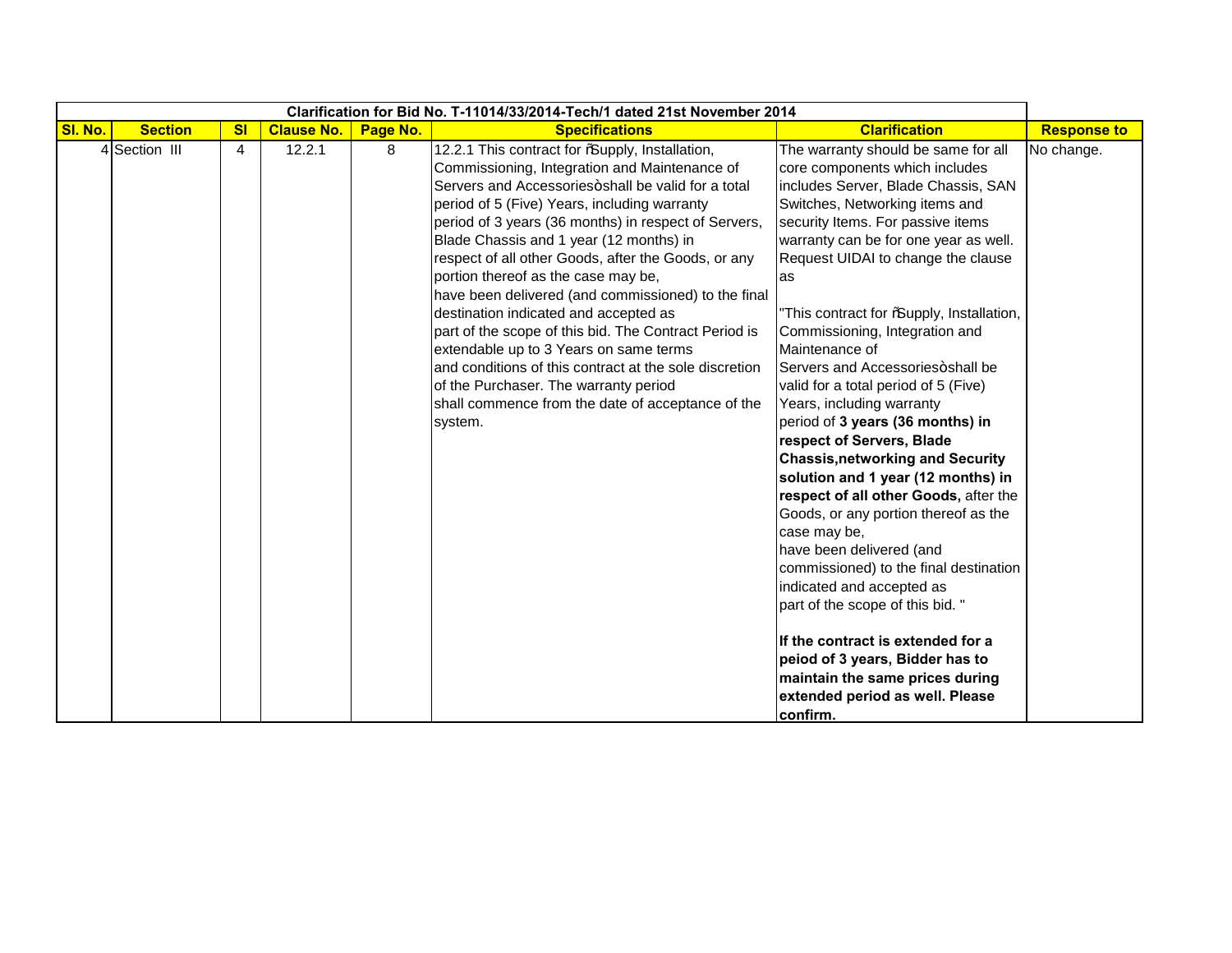|         |                |                |                   |          | Clarification for Bid No. T-11014/33/2014-Tech/1 dated 21st November 2014                                                                                                                                                                                                                                                                                                                                                                                                                                                                                                         |                                                                                                                                                                                                             |                                                                                                      |
|---------|----------------|----------------|-------------------|----------|-----------------------------------------------------------------------------------------------------------------------------------------------------------------------------------------------------------------------------------------------------------------------------------------------------------------------------------------------------------------------------------------------------------------------------------------------------------------------------------------------------------------------------------------------------------------------------------|-------------------------------------------------------------------------------------------------------------------------------------------------------------------------------------------------------------|------------------------------------------------------------------------------------------------------|
| SI. No. | <b>Section</b> | s <sub>l</sub> | <b>Clause No.</b> | Page No. | <b>Specifications</b>                                                                                                                                                                                                                                                                                                                                                                                                                                                                                                                                                             | <b>Clarification</b>                                                                                                                                                                                        | <b>Response to</b>                                                                                   |
|         | 5 Section III  | 5              | 13.1              | 9        | iii) 30% against acceptance testing of Goods/<br>Services as per Section V.<br>Clause 13 for entire system including all phases (if<br>any). In case the acceptance<br>test of the Goods/Services is delayed or put off<br>beyond 90 days of the receipt<br>of the equipment at Purchaser's sites (as per<br>Appendix F) due to express<br>written instructions of the Purchaser, this amount<br>may be released to the<br>Vendor on his furnishing a necessary Bank<br>Guarantee on stamp paper of<br>requisite value of an equivalent amount from any of<br>the Scheduled Bank. | Request UIDAI to define the validity<br>period of Bank Guranttey. We belive<br>its 180 days after the completion<br>period of contract. Please confirm                                                      | Bank guarantee<br>shall be valid for<br>60 days beyond<br>the date of<br>acceptance of<br>the system |
|         | 6 Section III  | 6              | 18.1              | 10       | 18.1 The Vendor shall notify the Purchaser in writing<br>of all subcontracts awarded under the Contract if<br>not already specified in his bid. Such notification, in<br>his original bid or later, shall not relieve<br>the Vendor from any liability or obligation under the<br>Contract.                                                                                                                                                                                                                                                                                       | Keeping in view critically of the<br>project, Bidder should not subcontract<br>the execution of the contract to any<br>other subcontractor.                                                                 | No change.                                                                                           |
|         | 7 Section III  | $\overline{7}$ | 37.1              | 15       | 37.1 The Goods supplied under the Contract shall be Since the responsibility of bidder is till No change.<br>fully insured by the Vendor against loss or<br>damage incidental to manufacture or acquisition,<br>transportation, storage and delivery.                                                                                                                                                                                                                                                                                                                             | UAT does this mean that bidder<br>needs to take erection insurance<br>policy till UAT completion in addition<br>to transit insurance. If not, who takes<br>the cost of any damage during I&C<br>before UAT. |                                                                                                      |
| 8       | Section V      | 8              | 6.1.1             | 8        | The Bidder should provision SAN switches for<br>connecting all the devices on the SAN through Fibre<br>Channel or unified IO.                                                                                                                                                                                                                                                                                                                                                                                                                                                     | As Unified IO is proposed an option,<br>bidder should be allowed to quote<br>SAN switches and servers with FCOE S. No. 14<br>in place of the FC Interfaces and<br>corresponsding specifications asked.      | Refer<br>corrigendum - 1                                                                             |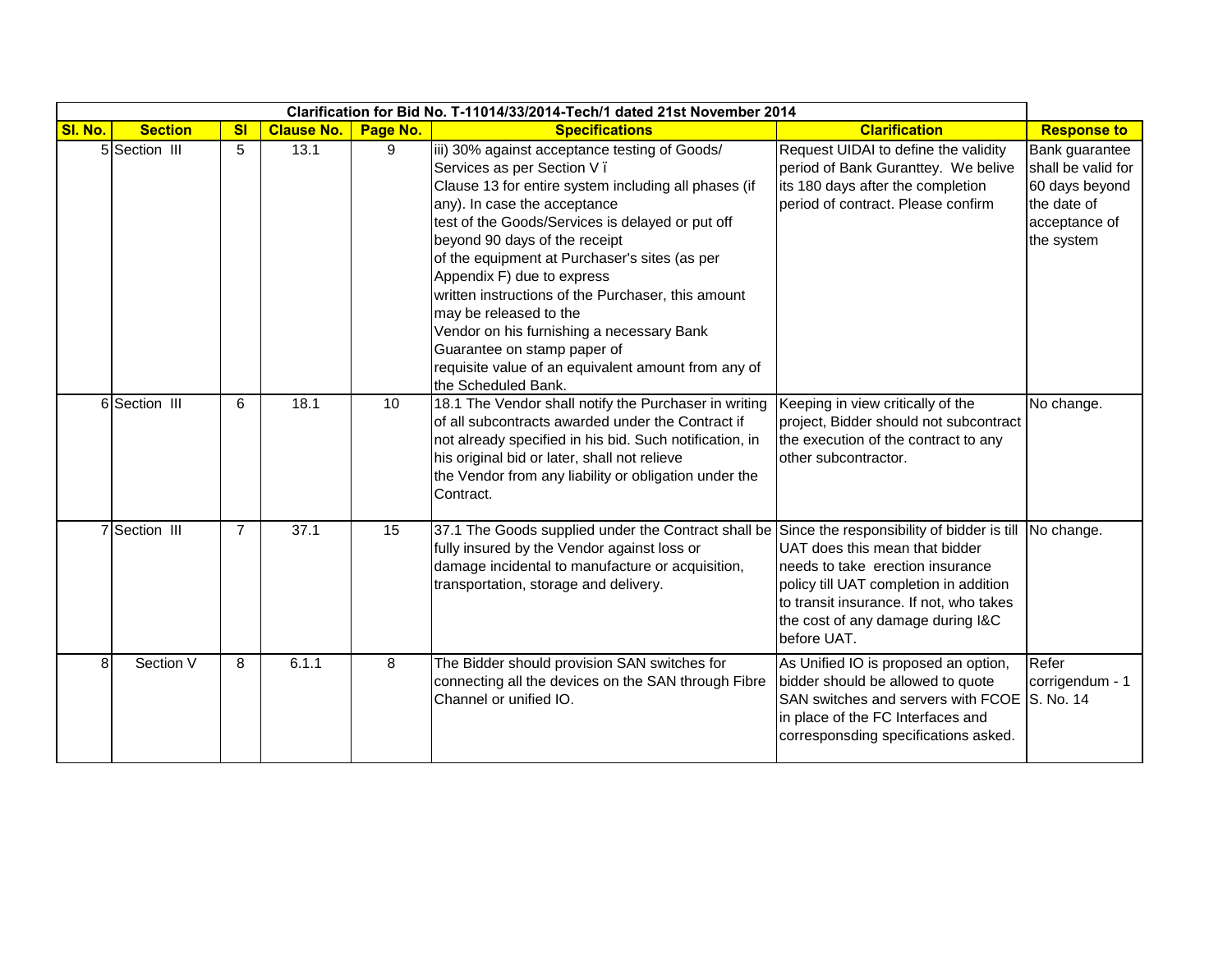|                |                |           |                   |          | Clarification for Bid No. T-11014/33/2014-Tech/1 dated 21st November 2014                                                                                                     |                                                                                                                                                                                                                    |                                                                                                                                                                                                                   |
|----------------|----------------|-----------|-------------------|----------|-------------------------------------------------------------------------------------------------------------------------------------------------------------------------------|--------------------------------------------------------------------------------------------------------------------------------------------------------------------------------------------------------------------|-------------------------------------------------------------------------------------------------------------------------------------------------------------------------------------------------------------------|
| <b>SI. No.</b> | <b>Section</b> | <b>SI</b> | <b>Clause No.</b> | Page No. | <b>Specifications</b>                                                                                                                                                         | <b>Clarification</b>                                                                                                                                                                                               | <b>Response to</b>                                                                                                                                                                                                |
|                | Section V      | 9         | 3.1               | 4        | 3.1 Supply of Hardware and Software<br>The selected Bidder shall have to supply following<br>hardware and software items along with associated<br>peripherals and accessories | Please confirm the number of Server<br>ports to be interfaced with Access<br><b>SAN Switches and Access LAN</b><br>switches along with topology as the<br>quantities of these two category differ.                 | Refer<br>corrigendum - 1<br>S. No. 14, 15,<br>16.<br>Also refer<br>Corrigendum - 2<br>S. No. 3                                                                                                                    |
| 10             | Section V      | 10        | 3.1               | 4        | 3.1 Supply of Hardware and Software<br>The selected Bidder shall have to supply following<br>hardware and software items along with associated<br>peripherals and accessories | Server Quantities provided in Section<br>IV Annexure 4.1.6 do not match.<br>Should we assume the quantities<br>mentioned in Section IV are of Phase-<br>I. Clause 3.1 in Section V represents<br>the total volume. | Please note that<br>the requirement<br>is for 1,305 blade<br>servers and the<br>Isame number<br>has been<br>provided in both<br>the clauses. (700<br>nos. for Phase 1<br>$+605$ nos. for<br>Phase $2 =$<br>1,305. |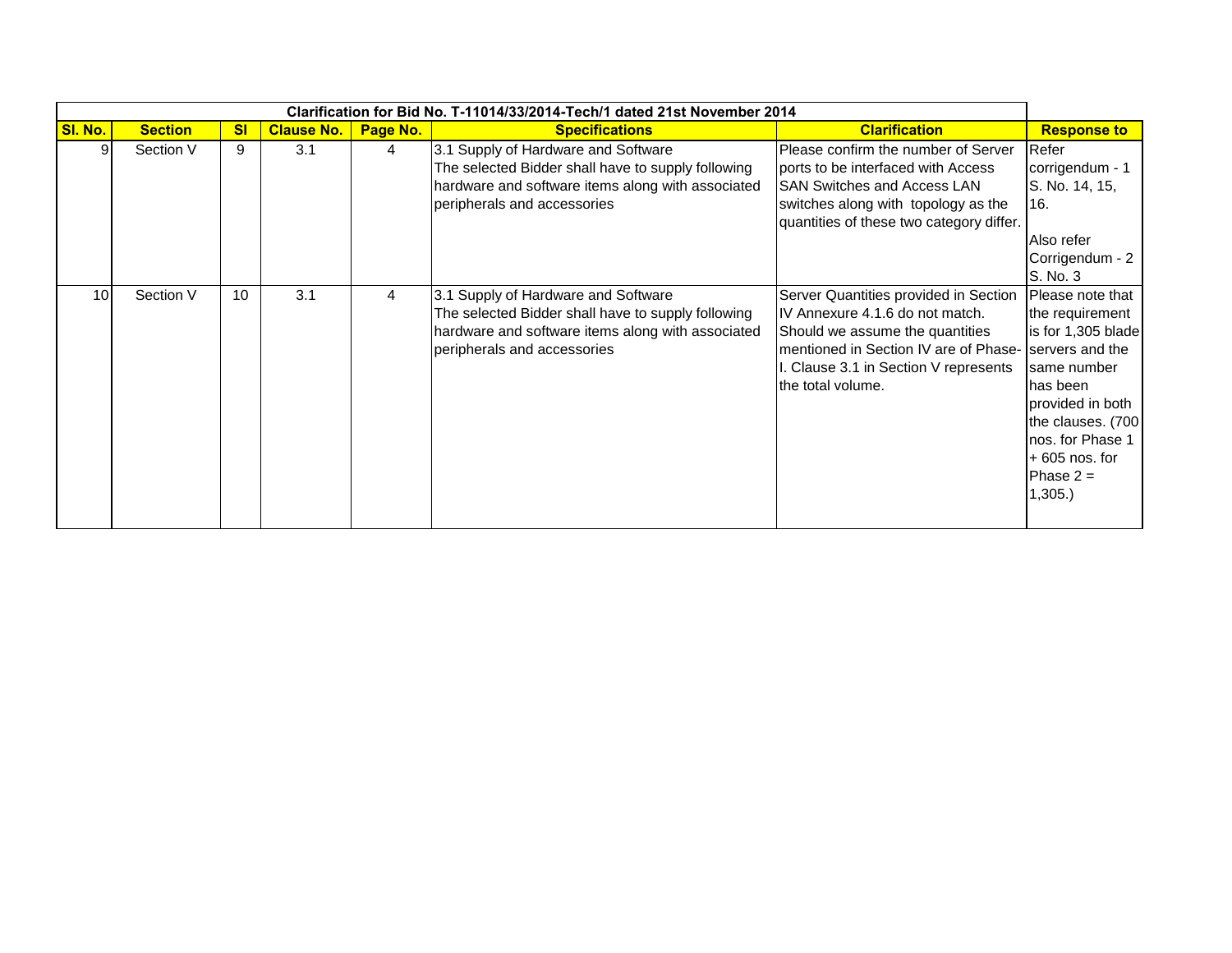|         |                |                |                     |          | Clarification for Bid No. T-11014/33/2014-Tech/1 dated 21st November 2014                                                                                                                                                                                                                                                                                                                                                                                                                                                                                                                                                                                                                                                                                                                                                                                                                                                                                                                                                                                                                                                                                                                                                     |                                                                                                                                                                                                                                                                                                                                                                                                                                                                                                                |                    |
|---------|----------------|----------------|---------------------|----------|-------------------------------------------------------------------------------------------------------------------------------------------------------------------------------------------------------------------------------------------------------------------------------------------------------------------------------------------------------------------------------------------------------------------------------------------------------------------------------------------------------------------------------------------------------------------------------------------------------------------------------------------------------------------------------------------------------------------------------------------------------------------------------------------------------------------------------------------------------------------------------------------------------------------------------------------------------------------------------------------------------------------------------------------------------------------------------------------------------------------------------------------------------------------------------------------------------------------------------|----------------------------------------------------------------------------------------------------------------------------------------------------------------------------------------------------------------------------------------------------------------------------------------------------------------------------------------------------------------------------------------------------------------------------------------------------------------------------------------------------------------|--------------------|
| SI. No. | <b>Section</b> | s <sub>l</sub> | <b>Clause No.</b>   | Page No. | <b>Specifications</b>                                                                                                                                                                                                                                                                                                                                                                                                                                                                                                                                                                                                                                                                                                                                                                                                                                                                                                                                                                                                                                                                                                                                                                                                         | <b>Clarification</b>                                                                                                                                                                                                                                                                                                                                                                                                                                                                                           | <b>Response to</b> |
| 11      | Section V      | 11             | 4.3 & 4.4 &<br>4.14 | 5        | 4.3 The Bidder should ensure that all the peripherals,<br>accessories, sub-components required for the<br>functionality and completeness for the Schedule of<br>Requirements including but not limited to devices,<br>equipment, accessories, patch cords (copper/fiber),<br>cables, software licenses, tools, etc. should also be<br>provisioned according to the requirements for<br>successful installation, integration and<br>commissioning of systems.<br>4.4 UIDAI will not be responsible if the Bidder has not<br>provisioned some components, sub-components,<br>assemblies, sub-assemblies as part of the bill of<br>material in the Bid. The Bidder will have to make all<br>provisions to meet the schedule of requirements at<br>no additional cost and time implications to UIDAI.<br>4.14 It is expected that the Bidder will provide the<br>hardware and software after due consideration to the<br>compatibility issues between various components. If<br>there is a problem with compatibility between<br>components, the Bidder should replace the<br>components with an equivalent or better component<br>that is acceptable to UIDAI at no additional costs to<br>UIDAI and without any project delays. | Who will purchase the additional<br>licenses required to integrate the<br>offered system with MSP CIDR<br>Infrastructure which includes some of<br>the components like<br>a> Security System (SIEM, DLP, GRC<br>Tool, VA Tools etc)<br>b> EMS Tools (Infrastructure<br>Monitoring, Application Monitoring,<br>Capacity Management, SLA<br>Monitoring Solution, Automation<br>Solution, Business Service<br>Monitoring, Asset and Inventory<br>Management, Helpdesk and Ticketing<br>System etc)<br>c> Database | No change.         |
| 12      | Section V      | 12             | 11.1.2.             | 10       | (vi) Systems Integration and testing of installed<br>systems / sub-systems / equipment / software.                                                                                                                                                                                                                                                                                                                                                                                                                                                                                                                                                                                                                                                                                                                                                                                                                                                                                                                                                                                                                                                                                                                            | From system integration testing,<br>UIDAI is looking for complete solution<br>testing of all hardware, software,<br>application and subsystem integrated<br>with existing solution. Is this<br>integration a condition to UAT.<br>Is the bidder responsible for this<br>integration                                                                                                                                                                                                                            | No change.         |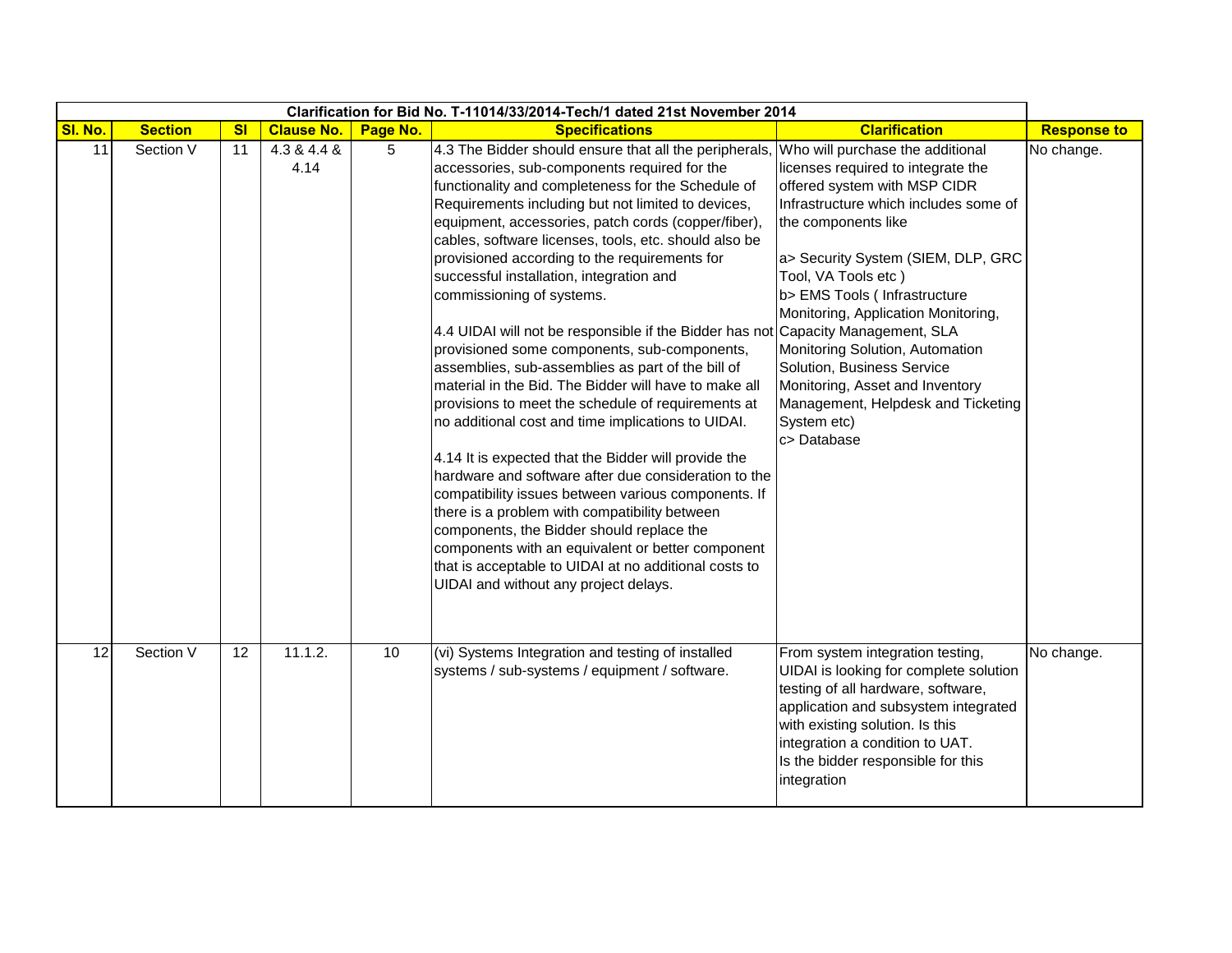|         |                |                |                   |          | Clarification for Bid No. T-11014/33/2014-Tech/1 dated 21st November 2014                                                                                                                                                                                                                                                                                 |                                                                                                                                                                                                                                                                                                                                                                                                                             |                                                |
|---------|----------------|----------------|-------------------|----------|-----------------------------------------------------------------------------------------------------------------------------------------------------------------------------------------------------------------------------------------------------------------------------------------------------------------------------------------------------------|-----------------------------------------------------------------------------------------------------------------------------------------------------------------------------------------------------------------------------------------------------------------------------------------------------------------------------------------------------------------------------------------------------------------------------|------------------------------------------------|
| SI. No. | <b>Section</b> | s <sub>l</sub> | <b>Clause No.</b> | Page No. | <b>Specifications</b>                                                                                                                                                                                                                                                                                                                                     | <b>Clarification</b>                                                                                                                                                                                                                                                                                                                                                                                                        | <b>Response to</b>                             |
| 13      | Section V      | 13             | 11.1.2.           | 10       | (iv) Commissioning of all new as well as relocated<br>infrastructure.<br>(v) Configuration / re-configuration / tuning of all the<br>installed equipments and software.                                                                                                                                                                                   | Is Bidder required to provide IMAC<br>(Install, Move, Add & Change)<br>services as and when required<br>throughout the contract period? Is the<br>OEM services required to be factored<br>for such on site services for the<br>duration of the contract. Can the<br>bidder limit no of such instances or it<br>is unlimited.                                                                                                | Refer<br>corrigendum - 1<br>S. No. 21          |
| 14      | Section V      | 14             | 11.1              | 10       | 11.1. Requirements and Objectives                                                                                                                                                                                                                                                                                                                         | a) We assume that any necessary<br>components required for monitoring<br>and management of the supplied<br>Infrastructure Hardware, Networking<br>Item, Application, OS, DB etc has to<br>be supplied by Bidder. Please<br>confirm.                                                                                                                                                                                         | No change                                      |
| 15      | Section V      | 15             | 11.1              | 12       | 11.1.10. 1(one) Resident Engineer to be deployed at<br>each of the two Data Centres on a 24x7 basis, for<br>maintenance and technical support/services for<br>equipments supplied by the bidder for the duration of<br>the Contract.                                                                                                                      | Keeping into view the diversity of<br>technologies involved in the etnder,<br>One resident engineer is not sufficient to pre-bid<br>to take care of monitoring and<br>maintenance of all the equipments<br>like Server, SAN, Storage, Hardware,<br>networking and Security and other<br>subsystems. Does UIDAI require to<br>factor one engineer each for major<br>technolohies like Server, Network,<br>Security, SAN etc. | No change. Also<br>refer responses<br>queries. |
| 16      | Section V      | 16             | 11.2.2.           | 13       | Viii. d. Deployment of the racks as per deployment<br>plan along with PDUs. Survey the data centers and<br>determine in consultation with UIDAI/MSP the<br>appropriate floor deployment for the racks. The<br>bidder shall be responsible for integration of the<br>PDUs with the current Enterprise Management<br>System being used in the data centers. | We assume that bidder should<br>integrate PDU's with EMS to ensure<br>that all parameters are recorded and<br>reported through EMS.                                                                                                                                                                                                                                                                                         | Yes that is<br>correct.                        |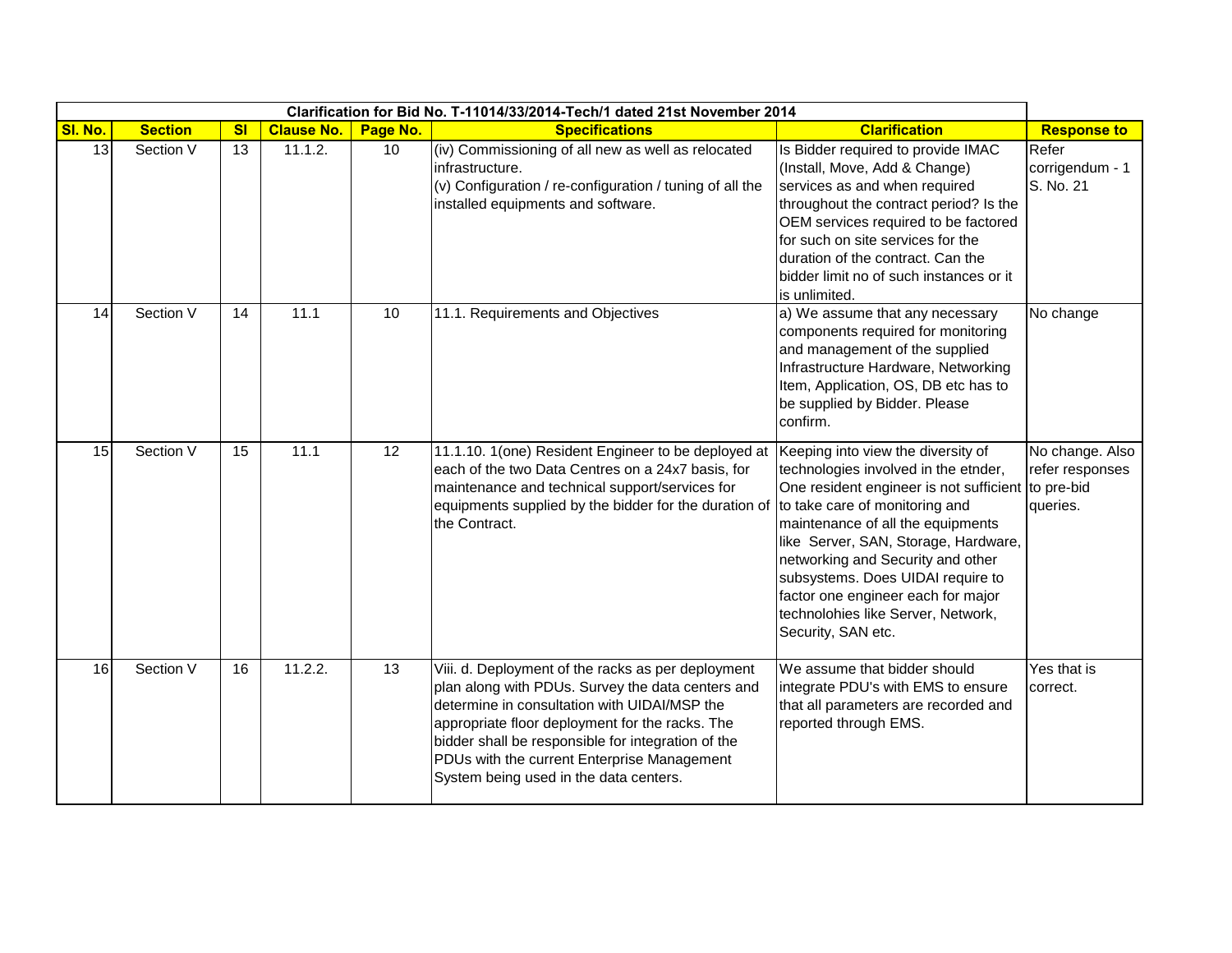|         |                |                |                   |          | Clarification for Bid No. T-11014/33/2014-Tech/1 dated 21st November 2014                                                                                                                                                          |                                                                                                                                                                                                                                                                                                                                                                                                  |                                                                                                                                                 |
|---------|----------------|----------------|-------------------|----------|------------------------------------------------------------------------------------------------------------------------------------------------------------------------------------------------------------------------------------|--------------------------------------------------------------------------------------------------------------------------------------------------------------------------------------------------------------------------------------------------------------------------------------------------------------------------------------------------------------------------------------------------|-------------------------------------------------------------------------------------------------------------------------------------------------|
| SI. No. | <b>Section</b> | s <sub>l</sub> | <b>Clause No.</b> | Page No. | <b>Specifications</b>                                                                                                                                                                                                              | <b>Clarification</b>                                                                                                                                                                                                                                                                                                                                                                             | <b>Response to</b>                                                                                                                              |
| 17      | Section V      | 17             | 11.3.1.           | 15       | 11.3.1. The selected bidder shall provide<br>comprehensive onsite support to<br>UIDAI at the designated Data Centers on a 24x7<br>basis to ensure 99.9% uptime<br>for the infrastructure provided as part of the Bid.              | We understand that from Uptime of<br>99.9%, UIDAI is asking the Bidder to<br>ensure 99.9% on monthly basis.<br>Please confirm if this is Unit wise, or<br>catagories (Server, Network, Security<br>SAN) wise average.                                                                                                                                                                            | Refer<br>corrigendum - 1.<br>Uptime will be<br>measured on a<br>monthly basis<br>and refers to<br>components<br>supplied by the<br>bidder only. |
| 18      | Section V      | 18             | 13.1.3            | 19       | Delivery of all the items under the proposed bill of<br>material at the<br>designated locations of installation. Short shipment<br>of goods will not be<br>acceptable.                                                             | When will UIDAI consider the<br>equipments supplied as delivered?.<br>Will UIDAI do the varification/power<br>on test to check completeness of the<br>material to accept delivery.                                                                                                                                                                                                               | No change                                                                                                                                       |
| 19      | Section IV     | 19             | Annexe 4.1.8      | 11       | MANUFACTURER & AUTHORIZATION FORM<br>2. It is certified that no company / firm, other than M/s $\&$ UIDAI is looking for one OEM<br>(Name and address of Bidder), is authorized to bid<br>against Bid No. ___________ dated _____. | Does this means that One Bidder can<br>Quote Product from Only One OEM.<br>should be exclusive with single bidder<br>only? Please confirm.                                                                                                                                                                                                                                                       | No change                                                                                                                                       |
| 20      | Section V      | 20             | 3                 | 4        | 3.1 Supply of Hardware and Software<br>Product currently in use with which compatibility is<br>required                                                                                                                            | pl confirm if our understanding is<br>correct.<br>a> Proposed HIDS should be able to<br>integrate and work together with<br>MacAfee HIDS.<br>B> Unified management for overall<br>HIDS policy definition and enrollment<br>for HIDS agents of existing and new<br>CIDS infrastructure.<br>C> Single Dashboard for Intrusion<br>Management, Diagnoses and<br>reporting for overall HIDS solution. | Refer<br>corrigendum - 1<br>S. No. 13                                                                                                           |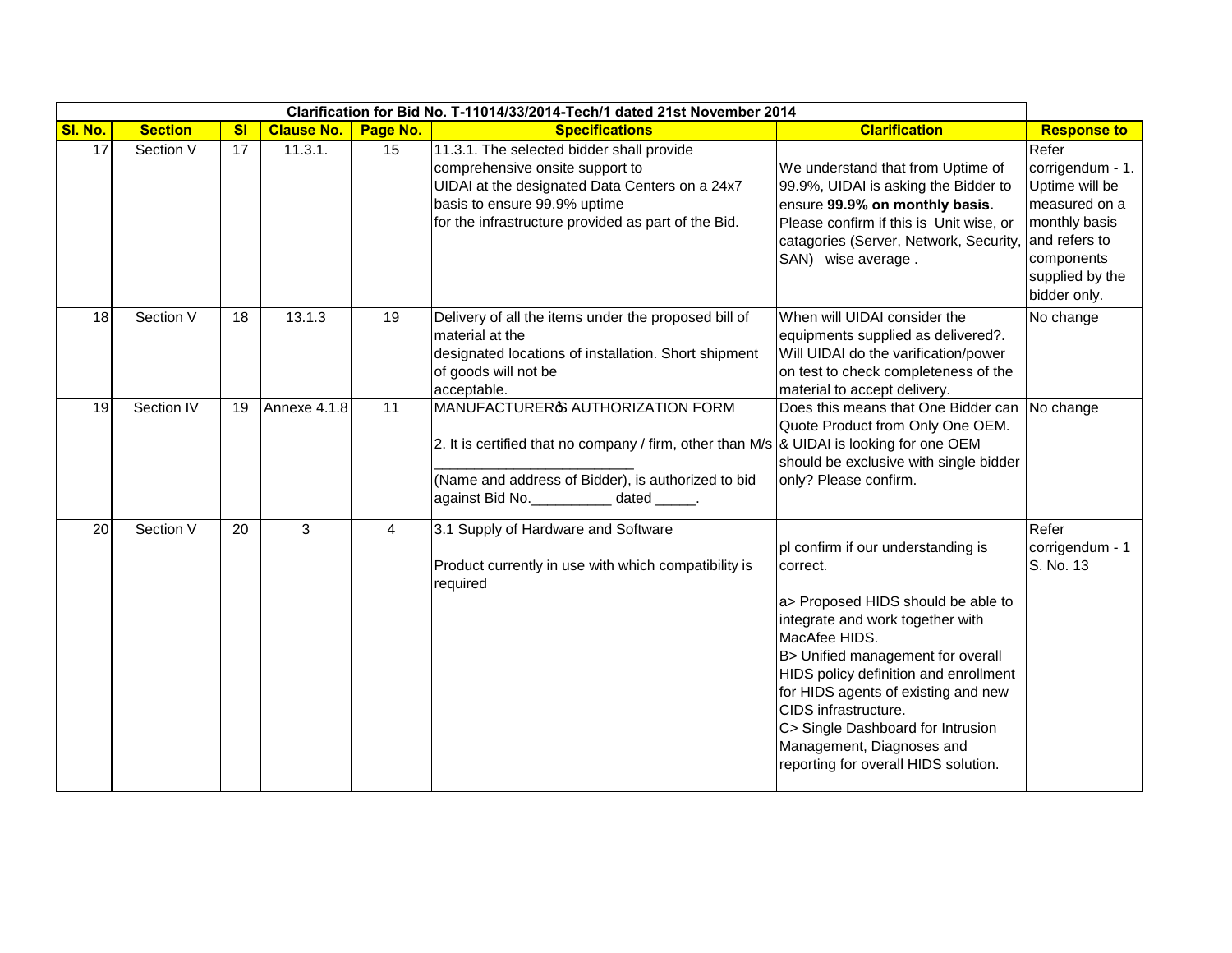|                 |                |                |                   |                 | Clarification for Bid No. T-11014/33/2014-Tech/1 dated 21st November 2014 |                                                          |                         |
|-----------------|----------------|----------------|-------------------|-----------------|---------------------------------------------------------------------------|----------------------------------------------------------|-------------------------|
| SI. No.         | <b>Section</b> | s <sub>l</sub> | <b>Clause No.</b> | Page No.        | <b>Specifications</b>                                                     | <b>Clarification</b>                                     | <b>Response to</b>      |
| $\overline{21}$ | Section V      | 21             | 3                 | $\overline{4}$  | 3.1 Supply of Hardware and Software                                       | by Integration does UIDAI mean the<br>following.         | Proposed PDU<br>and its |
|                 |                |                |                   |                 | Product currently in use with which compatibility is                      |                                                          | management              |
|                 |                |                |                   |                 | required                                                                  | a> Proposed PDU and its                                  | solution should         |
|                 |                |                |                   |                 |                                                                           | management solution should be able                       | be able to              |
|                 |                |                |                   |                 |                                                                           | to integrate and work together with CA integrate and     |                         |
|                 |                |                |                   |                 |                                                                           | Ecometer as well as the BMS                              | work together           |
|                 |                |                |                   |                 |                                                                           | solution at DC.                                          | with CA                 |
|                 |                |                |                   |                 |                                                                           | B> Unified management system for                         | Ecometer                |
|                 |                |                |                   |                 |                                                                           | infrastructure power management of                       |                         |
|                 |                |                |                   |                 |                                                                           | PDU's for existing and new CIDS                          |                         |
|                 |                |                |                   |                 |                                                                           | PDU's.                                                   |                         |
|                 |                |                |                   |                 |                                                                           | C> Centralized Dashboard and report                      |                         |
|                 |                |                |                   |                 |                                                                           | for Power Utilization, Voltage                           |                         |
|                 |                |                |                   |                 |                                                                           | utilization, Current utilization, Power                  |                         |
|                 |                |                |                   |                 |                                                                           | Factor, Temperature, Humidity, Co2                       |                         |
|                 |                |                |                   |                 |                                                                           | Emission, Energy utilization, PUE                        |                         |
|                 |                |                |                   |                 |                                                                           | Calculation.                                             |                         |
| 22              | Section IV     | 22             | Annexe.           | 20              | <b>RACK SERVER</b>                                                        | pl give the list of all the EMS and                      | Details will be         |
|                 |                |                | 4.1.13            |                 |                                                                           | security modules for integration.                        | shared with             |
|                 |                |                |                   |                 |                                                                           |                                                          | selected bidder.        |
| 23              | Section IV     | 23             | Annexe.           | 44              | Existing Product(s) with which compatibility is                           | Please confirm what level of                             | Refer                   |
|                 |                |                | 4.1.17            |                 | required of the proposed product:                                         | integration / compatibility required As                  | corrigendum S.          |
|                 |                |                |                   |                 | CISCO N5K-C5548P-FA                                                       | clustering and stacking etc may have<br>chellanges.      | No. 16                  |
| 24              | Section IV     | 24             | Annexe.           | 52              | Proposed product should be compatible with existing                       | Please confirm what level of                             | Refer                   |
|                 |                |                | 4.1.19            |                 | product: McAfee HIPS for servers                                          | integration / compatibility required with corrigendum S. |                         |
|                 |                |                |                   |                 |                                                                           | existing devices such as network                         | No. 13                  |
|                 |                |                |                   |                 |                                                                           | switches, SAN switches, HIPS, OS etc                     |                         |
|                 |                |                |                   |                 |                                                                           | as other OEM softwares may need to                       |                         |
|                 |                |                |                   |                 |                                                                           | be integrated with existing centralized                  |                         |
|                 |                |                |                   |                 |                                                                           | management console.                                      |                         |
|                 |                |                |                   |                 |                                                                           |                                                          |                         |
| 25              | Section III    | 25             | 34.1              | $\overline{14}$ | Prices to be firm: The prices quoted for the Goods                        | As per section IV scope of work, the                     | No change               |
|                 |                |                |                   |                 | shall be firm throughout the currency of contract and                     | offer validity is for 180 days from the                  |                         |
|                 |                |                |                   |                 | shall not be subject to any variation.                                    | bid opening date. Will this over rule                    |                         |
|                 |                |                |                   |                 |                                                                           | the mentioned GCC clause?                                |                         |
|                 |                |                |                   |                 |                                                                           |                                                          |                         |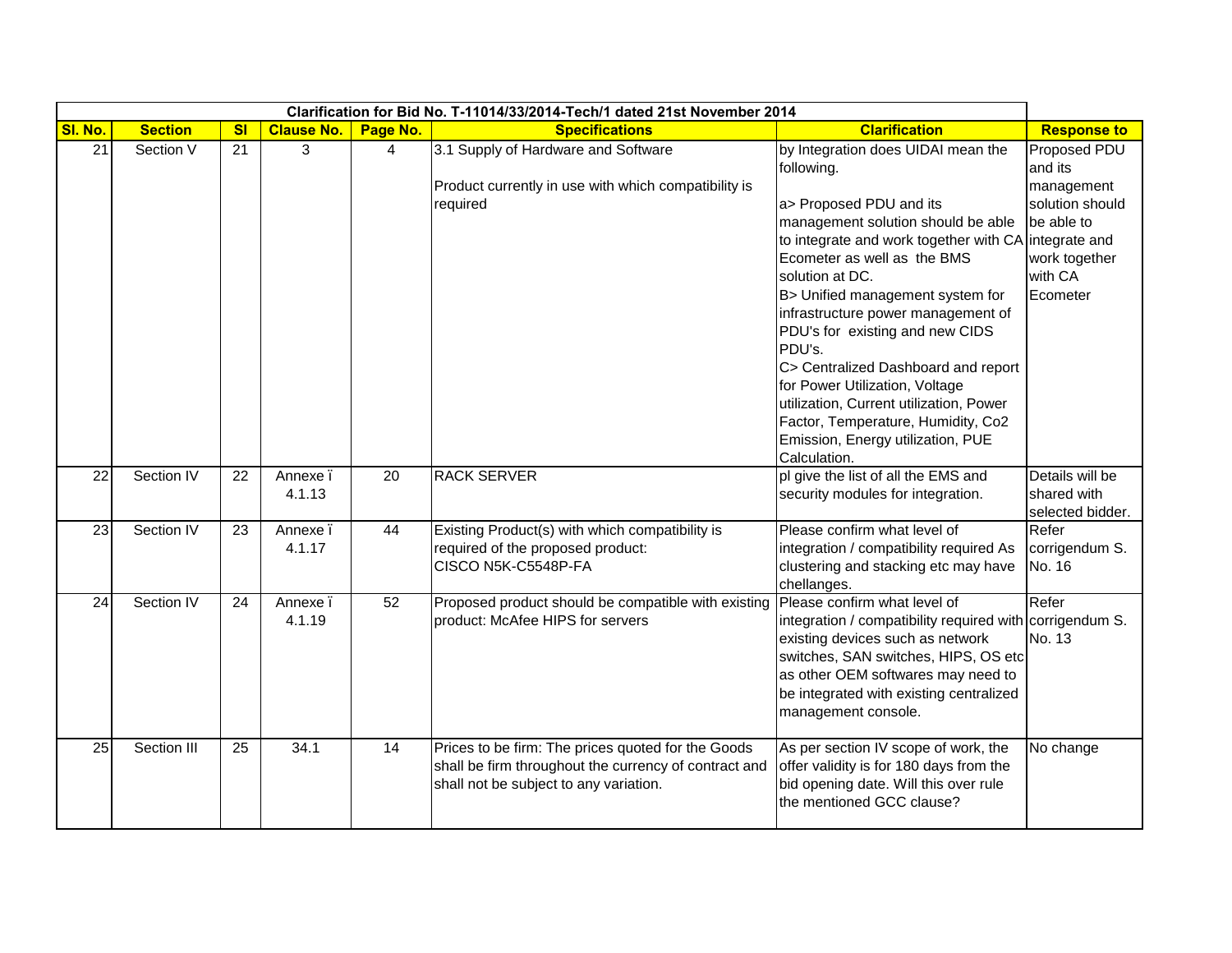|         |                |                 |                   |                 | Clarification for Bid No. T-11014/33/2014-Tech/1 dated 21st November 2014                                                                                                                                                                                                                                                      |                                                                                                                                                                                                                                                                                                                                              |                                                                                                                  |
|---------|----------------|-----------------|-------------------|-----------------|--------------------------------------------------------------------------------------------------------------------------------------------------------------------------------------------------------------------------------------------------------------------------------------------------------------------------------|----------------------------------------------------------------------------------------------------------------------------------------------------------------------------------------------------------------------------------------------------------------------------------------------------------------------------------------------|------------------------------------------------------------------------------------------------------------------|
| SI. No. | <b>Section</b> | s <sub>l</sub>  | <b>Clause No.</b> | Page No.        | <b>Specifications</b>                                                                                                                                                                                                                                                                                                          | <b>Clarification</b>                                                                                                                                                                                                                                                                                                                         | <b>Response to</b>                                                                                               |
| 26      | Section V      | 26              | 1. xii            | 3               | %bastallation+includes unpacking and movement of<br>goods from HER to the proposed location in Data<br>Centre as indicated in the Deployment plan of the<br>purchaser and the installation of these components<br>adhering to OEM guidelines.                                                                                  | Please clarify if the Implementation<br>and onsite support from the<br>respective OEMs are to be<br>provisioned.                                                                                                                                                                                                                             | This is left to the<br>bidder's<br>judgement on<br>implementation<br>and onsite<br>support required<br>from OEM. |
| 27      | Section V      | $\overline{27}$ | 4.4               | 6               | Any additional components, sub-components,<br>assemblies, sub-assemblies that would be required<br>to meet the desired performance requirements under in this BID, is the bidder expected to<br>%iwe+conditions will have to be provisioned by the<br>Bidder at no additional cost to UIDAI and without any<br>project delays. | As some of the components like<br>Storage and backup etc are not asked<br>do the required benchmark for these<br>with a test setup ? Will UIDAI pay<br>extra for this activity or to be factored<br>as part of bid.                                                                                                                          | No change                                                                                                        |
| 28      | Section V      | 28              | 11.3.1.           | 15              | The selected bidder shall provide comprehensive<br>onsite support to UIDAI at the designated Data<br>Centers on a 24x7 basis to ensure 99.9% uptime for<br>the infrastructure provided as part of the Bid.                                                                                                                     | Please confirm the measurement<br>period for 99.9% uptime SLA. Also we<br>understand this SLA applicable only to<br>Servers as defined in Section IV and<br>there are no penalty associated to this<br>SLA. PI confirm the applicable SLA<br>penalty slabs and severity levels                                                               | No change                                                                                                        |
| 29      | Section V      | $\overline{29}$ | 11.3.1.           | $\overline{15}$ | The selected bidder shall provide comprehensive<br>onsite support to UIDAI at the designated Data<br>Centers on a 24x7 basis to ensure 99.9% uptime for<br>the infrastructure provided as part of the Bid.                                                                                                                     | In the event of failure of any of the<br>supplied infrastructure which leads to<br>UIDAI Service disruption, what level of<br>Service SLAs be imposed on bidder?<br>Will the panelty remain same even<br>irrespective of criticality of the service<br>down or it will be linked to the severity<br>of the service. PI clarify with details. | No change                                                                                                        |
| 30      | Section IV     | 30              | 11.1.1.           | 10              | 11.1.1. The Bidder shall provide services for<br>installation, commissioning,<br>configuration, systems integration and other<br>incidental services at Data Centres,<br>Hebbal (Bengaluru) and Manesar (Gurgaon).                                                                                                             | Is the bidder required to factor on site<br>OEM professional services for<br>Planning, Design, Implementation,<br>Testing and Validation.                                                                                                                                                                                                    | This is left to the<br>bidder's<br>judgement on<br>implementation<br>and onsite<br>support required<br>from OEM. |